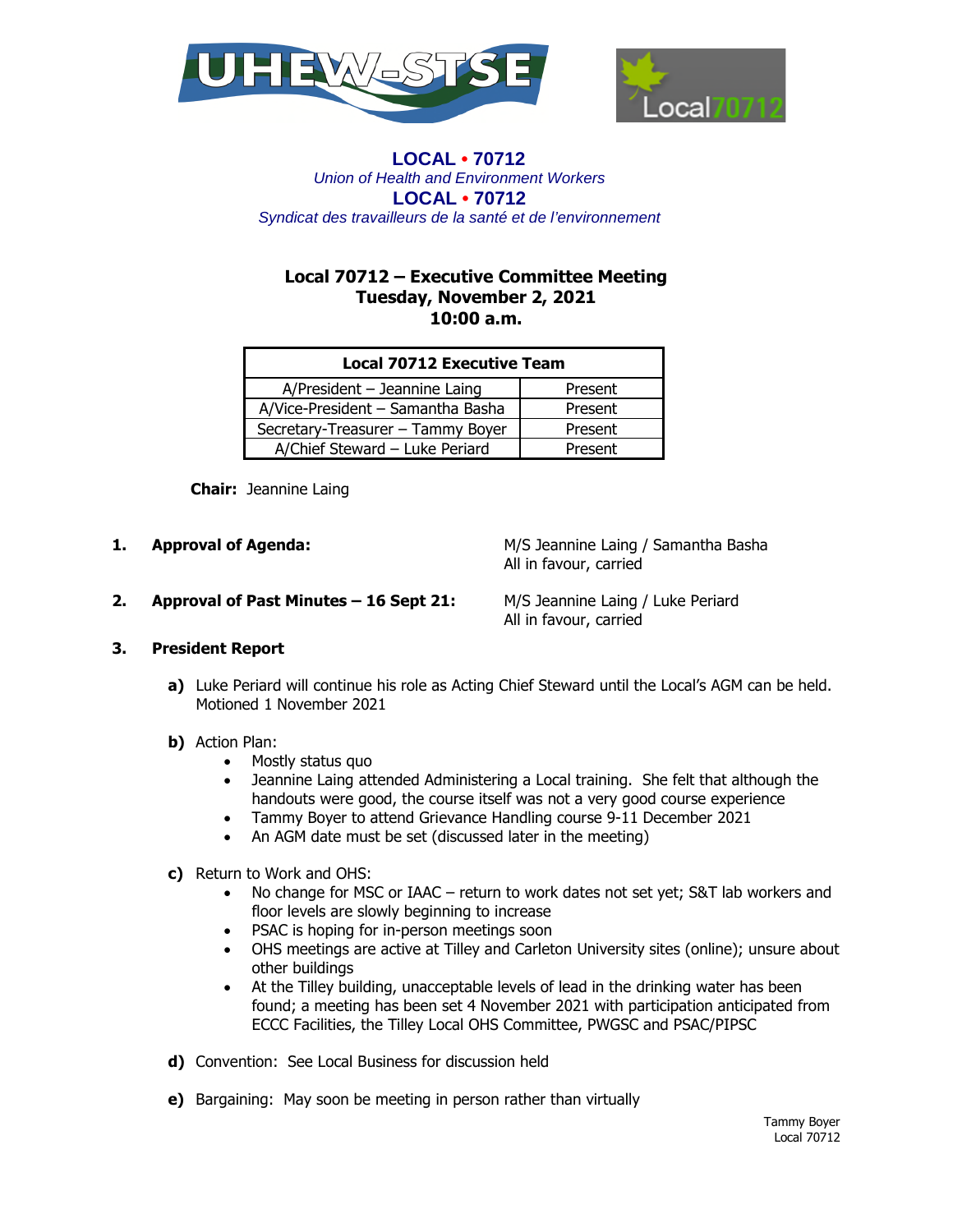



#### **LOCAL • 70712** *Union of Health and Environment Workers* **LOCAL • 70712**  *Syndicat des travailleurs de la santé et de l'environnement*

- **f)** COVID Vaccines:
	- The Attestation site is private; try to re-iterate to all staff it is safe to disclose vaccine status
	- RVP is dealing with all staff who are facing Leave Without Pay due to nonvaccination status

## **Treasurer Report**

- **g)** Expense Claims: All Q3 expense claims have been finalized
- **h)** Financial Update:
	- At end of Q3, still have \$29,071.70 unspent in budget
	- Approximately 3K spent in Q3
- **i)** Honorariums for July-December 2021: To be discussed in December 2021

## **Chief Steward Report**

**j)** Report provided by new Acting Chief Steward Luke Periard: Provided summary of grievances and employee/employer meetings held to date

#### **4. PSAC Convention Observers**

- Secretary-Treasurer created a spreadsheet comparing the different convention costs (Regional in both proposed locations St John's NL and Vancouver BC) vs. PSAC Convention in Winnipeg MB
- Luke Periard had expressed interest in the Winnipeg PSAC Convention; he will get back to the Executive on his thoughts

#### **5. Local Assets**

- Vice-President laptop purchase deferred
- A new projector is needed prior to our next AGM; Luke Periard to source this purchase (this purchase had been motioned/carried in a past meeting in 2019, but not ultimately not purchased due to the pandemic)

# **6. Website Update**

• Vice-President to contact webmaster to change contact information and Executive lineup

# **7. Charitable Donations**

• President will pay for donations totalling \$500 on behalf of Local 70712 and will add it to her next expense claim